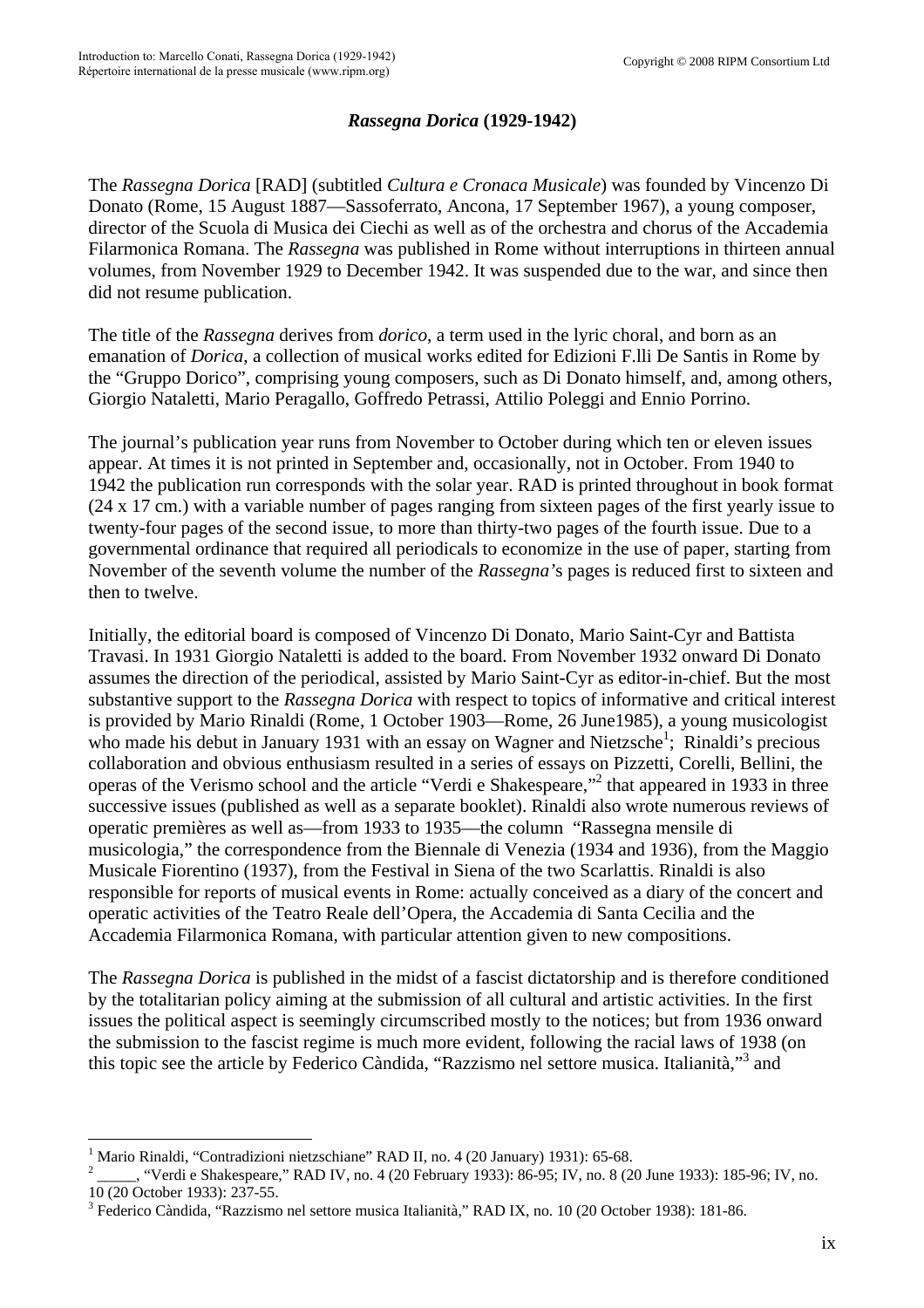continuing with a total adherence to fascist ideology by numerous musicians—explicitly expressed by Pizzetti<sup>[4](#page-1-0)</sup> in particular—and as a result of Italy entering the war as an ally of Nazi Germany.

The structure of each issue remains, in the main, identical from the first issue onward: the first two or more major articles are dedicated to musical topics, such as biographical sketches of Italian contemporary composers—generally signed by Saint-Cyr—music history, folk music (Giorgio Nataletti, Giulio Fara, Luigi Neretti), music bibliography (Federico Ghisi), historical librettos (Ulderico Rolandi), sacred music, musical instruments (Eugenio Albini), unknown composers and pre-Paganinian instrumentalists from Liguria (Mario Pedemonte), and jazz (also Saint-Cyr). There are also reviews of significant musical events and the results concerning the three referenda introduced by the periodical: on the study of composition (1933-34); on music criticism (1935); and, on concert activities in Italy (1941). The authors of the articles belong for the most part to the young generation of Italian music critics, who will play a major role in post-war critical writings; in addition to those already named the following merit mention: Guglielmo Barblan, Angiola Maria Bonisconti, Adelmo Damerini, and Paolo Fragapane.

Thereafter, each page is printed containing various rubrics in two columns: "I giovani*"* (present in almost all issues: a series of short biographies of young Italian artists), "La musica a Roma" (monthly reports of current activities promoted by the Accademia di S. Cecilia and the Accademia Filarmonica Romana, written by Rinaldi), "Musica e musicisti" (Italian and foreign correspondence), a "Notiziario" (then titled "Notizie"), and "Musica e libri ricevuti" (devoted to reviews). The correspondence is from Brescia (Johanann), Genoa (Mario Pedemonte), Florence (Gastone Grangini), Milan (Enzo Greco), Naples (Jacopo Napoli), Siena (Baldo Brandi), Pesaro (Ernesto Paolone), Turin (Celso Simonetti, then Angiola Maria Bonisconti), Venice (Sandro Nadin), Verona (Enrico Kraus), Dresden (Walter Schaufuss-Bonini), Vienna (Giuseppe Reiss), and also from the United States (Saint-Cyr) and Germany (Elisabeth Luin).

The following rubrics are regularly published: "Cultura e didattica" (form 1933 to 1938: professional advices to young concert performers), "Vita corale" (signed by Arnaldo Boreggi), *"Rassegna mensile di musicologia italiana"* (1933-35), then transformed into "*Battute d'aspetto"* (1937-38), signed by Mario Rinaldi.

Particular attention is given to the compositions of Mario Peragallo – a composer belonging to the "Gruppo Dorico"—in particular to his operas *Ginevra degli Almieri* and *Lo stendardo di S. Giorgio*, and to Goffredo Petrassi, also a "Doric" composer.

The issue entirely devoted to Ildebrando Pizzetti (20 September 1940), is worthy of attention, as well as some articles published in successive issues: in addition to the already mentioned "Verdi e Shakespeare" by Rinaldi, the significant "Ricordi verdiani" by Giovanni Tebaldini<sup>[5](#page-1-1)</sup> (1940), the Rossini celebrations held in Pesaro in 1864 and 1868<sup>6</sup> [r](#page-1-2)econstructed by Paolone from the correspondence of Angelo Mariani (1935-36), and the interesting series of articles on Roman music chapels signed by falsetto singer Alessandro Gabrielli.<sup>7</sup>

 $\overline{a}$ 

<span id="page-1-0"></span><sup>&</sup>lt;sup>4</sup> Mario Rinaldi, "Pizzetti, musicista italiano" XI, no. 7 (20 September 1940): 143-47.

<span id="page-1-1"></span> $<sup>5</sup>$  Giuseppe Tabaldini, "Ricordi verdiani" XI, no. 1 (20 January 1940): 4-8; XI, no. 3 (25 March 1940): 49-55; XI, no.</sup>

<span id="page-1-2"></span><sup>4 (25</sup> April 1940): 73-79: XI, no. 5 (25 May 1940): 93-99; XI, no. 6 (25 June 1940): 118-23.<br><sup>6</sup> The seven parts of Ernesto Paolone's "Appendice"are published in RAD VI, no. 10 (20 October 1935) to VII, no. 9 (20 July 1938).<br><sup>7</sup> Twenty-three parts of Alessandro Gabrielli's article "Reassunto delle conversazioni sulla storia delle Cappelle

<span id="page-1-3"></span>musicale romani" are published in RAD from IX, no. 7 (20 May 1938) to XII, no. 2 (25 February 1941).